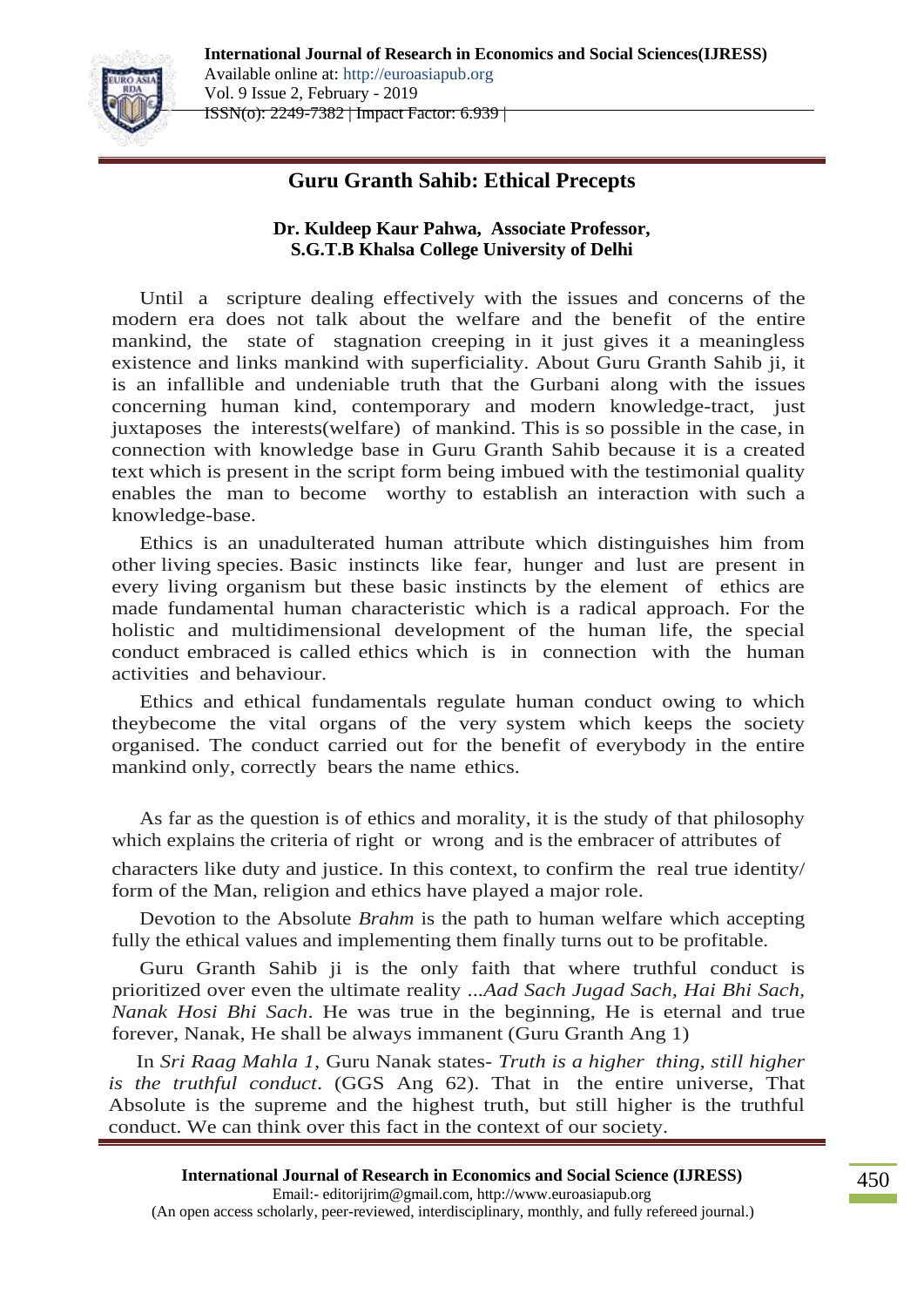

This conduct or moral values are acquired, that is an acquisition of these values and morals is to be made to imbibe them. These are acquired while living in the society. Acquisition of knowledge through Studying, learning, and experience, is the actual knowledge. Knowledges apart from enhancing the outlook, also helps in character building. Knowledge acquisition is a societal process with which the mental states of an individual are established clearly established, so for every meaning for leading an ideal life the chief foundation is knowledge.

ਵਿਦਿਆ ਵੀਚਾਰੀ ਤਾ**ਾ**ਂ ਪਰੳਪਕਾਰੀ ॥ ਜਾਾਾਂ ਪੰਚ ਰਾਸੀ ਤਾਾਾਂ ਤੀਰਥ ਵਾਸੀ S.G.G.S. Page 356

*Contemplate and reflect upon knowledge, and you will become a benefactor to others. When you conquer the five passions, then you shall come to dwell at the sacred shrine of pilgrimage.*

Through this *shabd*, it is clear that Guru Granth Sahib is instructing that by the practice of knowledge, kindness wells- up in a person, to tread upon the divine path by curbing sensory pleasures a way appears.

In the holy preaching of Guru Granth Sahib, through the use of attributive symbols and various inter-faith and inter-cultural situations imparting a common meaning to i.e., same thread running through otherwise different faiths, has presented a unique, modern and an exquisite treatise on conduct.

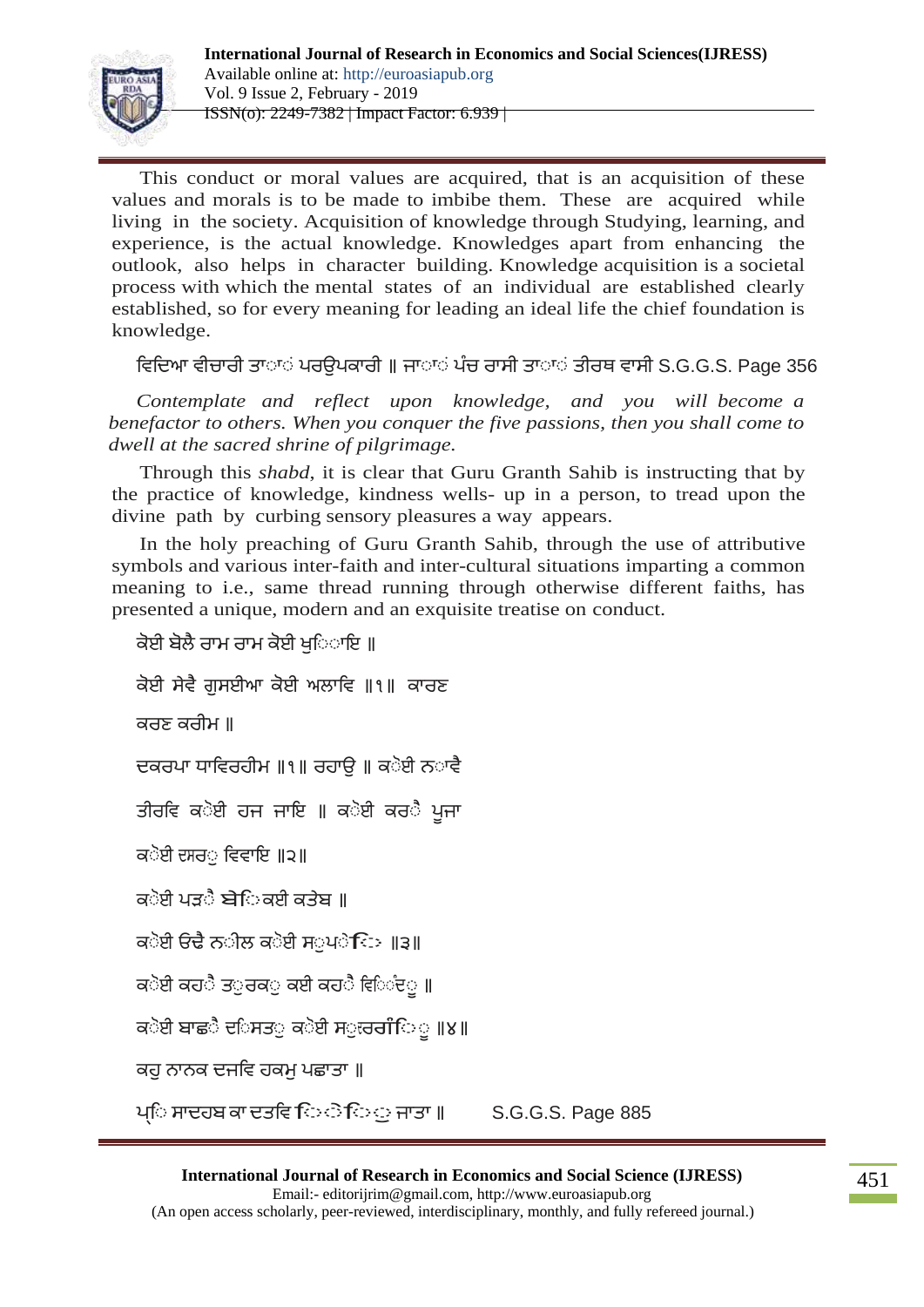

*Some call Him,'Raam, Raam', and some call Him,'Khudaa- i'. Some serve Himas 'Gusain', others as 'Allah'. ||1||*

*He is the Cause of causes, the Generous Lord. He showers His Grace and Mercy upon us. ||1||Pause||*

*Some bathe at sacred shrines of pilgrimage, and some make the pilgrimage to Mecca. Some perform devotional worship*

*services, and some bow their heads in prayer. ||2||*

*Some read the Vedas, and some the Koran. Some wear blue robes, and some wear white. ||3|| Some call themselves Muslim, and some call themselves Hindu. Some yearn for paradise, and others long for heaven. ||4||*

*Says Nanak, one who realizes the Hukam of God's Will, knows the secrets ofhis Lord and Master.*

This whole dynamics has a very significant role to play. Through Hukam, it means abiding sincerely and whole - heartedly by that Supreme Estate and becoming one with it showing no defiance and to inculcate the natural spontaneous state of Morality within while alive in the spirit of equipoise.

The man mentioned in Guru Granth Sahib by Guru Nanak, is that truthful being who stays in the humble obedience to the Will of the Supreme Being, and to which he has given the name Sachyar- Truth-Oriented.

Guru Granth Sahib is that rich medieval heritage which has been building meaningful-arrangement and will be a guiding light universally covering the welfare aspect universally. This mega holy-text emerged as a special model of moral education because since 12th century to 17th century, its evolving ideology over a long period, is not only confined to Punjab rather it spans over the entire sub-continent and is thus connected with geographical areas.

Indian ideology since before 1500B.C. has been constantly pursuing the progressive path and during which Moral poetics acquired its special form. In Vedic times through incantations, aphorisms, Brahminical texts and Upanishads, the dissemination of moral values had started and the process of which had perfected and had become enriched with epics like Mahabharat and Ramayan. Especially, Bhagwad Gita was a popular philosophical song in which there is an amalgamation of righteousness, philosophy and treatise on polity.

Gita is a discourse in which highest truth and issues pertaining to polity are preached about, and for a man to walk on the path of action and achieve his target is being emphasized. Later, Ramanujam and Shankar and other erudite scholars re-established the ancient principles and explicated *Vedas* and *Shastras* in such a way that it left a profound impact on affirming and ensuring the Indian idea of moral and ethics. Out of these, The *Advait-Vedant* by Shankaracharya proved to be the most impactful.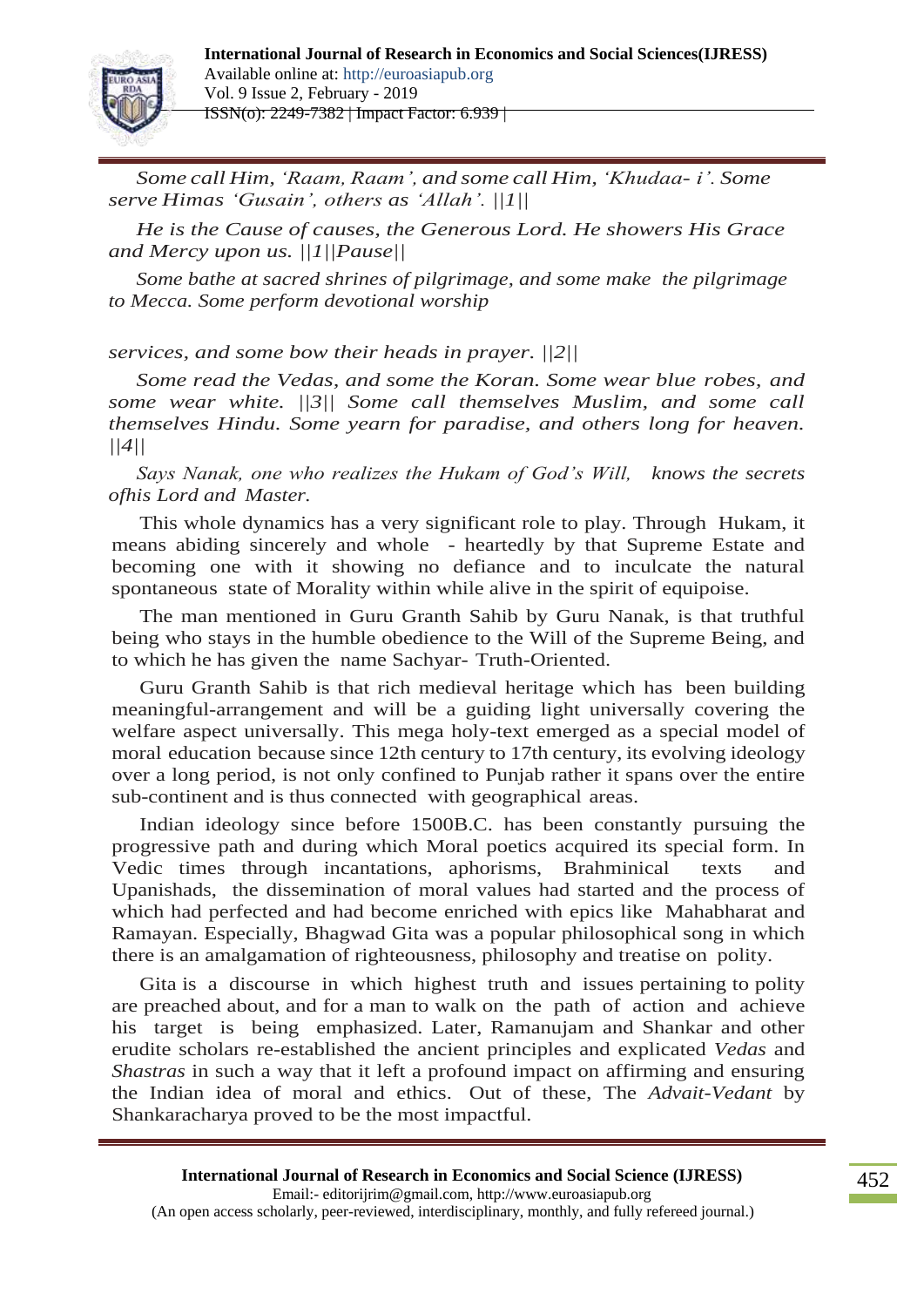

Afterwards, almost the entire ideology of the medieval period remained based on it and even till today the impact of this spiritual ideology is still present on the minds of the Indian people.

Became a religious movement. The basis of this religious movement led by Guru Nanak was, of course, the traditional heritage, but he rebuilt it with his talent and vision and applied his teachings in a way that was unique. Gur Nanak presented a different doctrine by weaving different religious ideas into a single thread, which later came to be known as Sikhism. Guru Nanak made these journeys to confirm the limits and possibilities of the inner and outer form of the philosophical arrangements of the Sikh-Panth which he designed to accommodate his views as neither a Hindu nor a Muslim. During these pilgrimages, discussions were held with the leaders of the major sects, but no hasty attempt of imposition of their religious views on the people of any religion was made. The movement started by Guru Nanak in the Middle Ages flourished in the form of Splendorous Pathway in the time of other successor Gurus. There were ten Gurus of this religion and the tenth Guru Gobind Singh wrote the Bani composed by the Gurus, which was compiled by Guru Arjan in the Adi Granth, and later recorded the Bani of the Ninth Guru Tegh Bahadur in this unique volume. Rated. In the context of that time, Sikhism was a progressive ideology with a unique ideology. The main feature of this divine scripture is that apart from the Sikh Gurus, it contains the hymns of prominent saints, devotees and Muslim Sufi saints (Baba Farid) from different languages, geographical regions, cultures, religions and castes of India. The ideology of this divine scripture, whichhas the status of '*Shabad-Guru*' within the Sikh sect, is recognized as Gurmat ideology. In this whole context, Guru Ganth Sahib presents itself as a model of ethics of a completely unique, all-human interest, which deals meaningfully and relevantly in the light of contemporary concerns. The Guru Granth Sahib seeks to deal with contemporary issues of human existence and eternal concerns on a universal human level. This is a high moral creation.

## ਦਕਵ ਸਵਿਆਰਾ ਹੋਈਐ ਦਕਵ ਕੁੜੈ ਤੁਟੈ ਪਾਵਿ ॥

*So how can you become truthful? And how can the veil of illusion be torn away?*

ਵਾਾੁਕਵਿ ਰਜਾਈ ਚਲਣਾਾ ਨਾਾਨਕ ਦਲਵਿਆ ਨਾਾਵਿ **॥**੧**॥** S.G.G.S. Page <sup>1</sup>

*O Nanak, it is written that you shall obey the Hukam of His Command, andwalk in the Way of His Will. 3*

A truth-oriented person is a being who by his acceptance to the Will becomesan intuitive embracer of the morals and ethics.

In Guru Granth Sahib ji, a benign consciousness higher than cultural and religious narrowness has been made the platform. The mysticism contained in its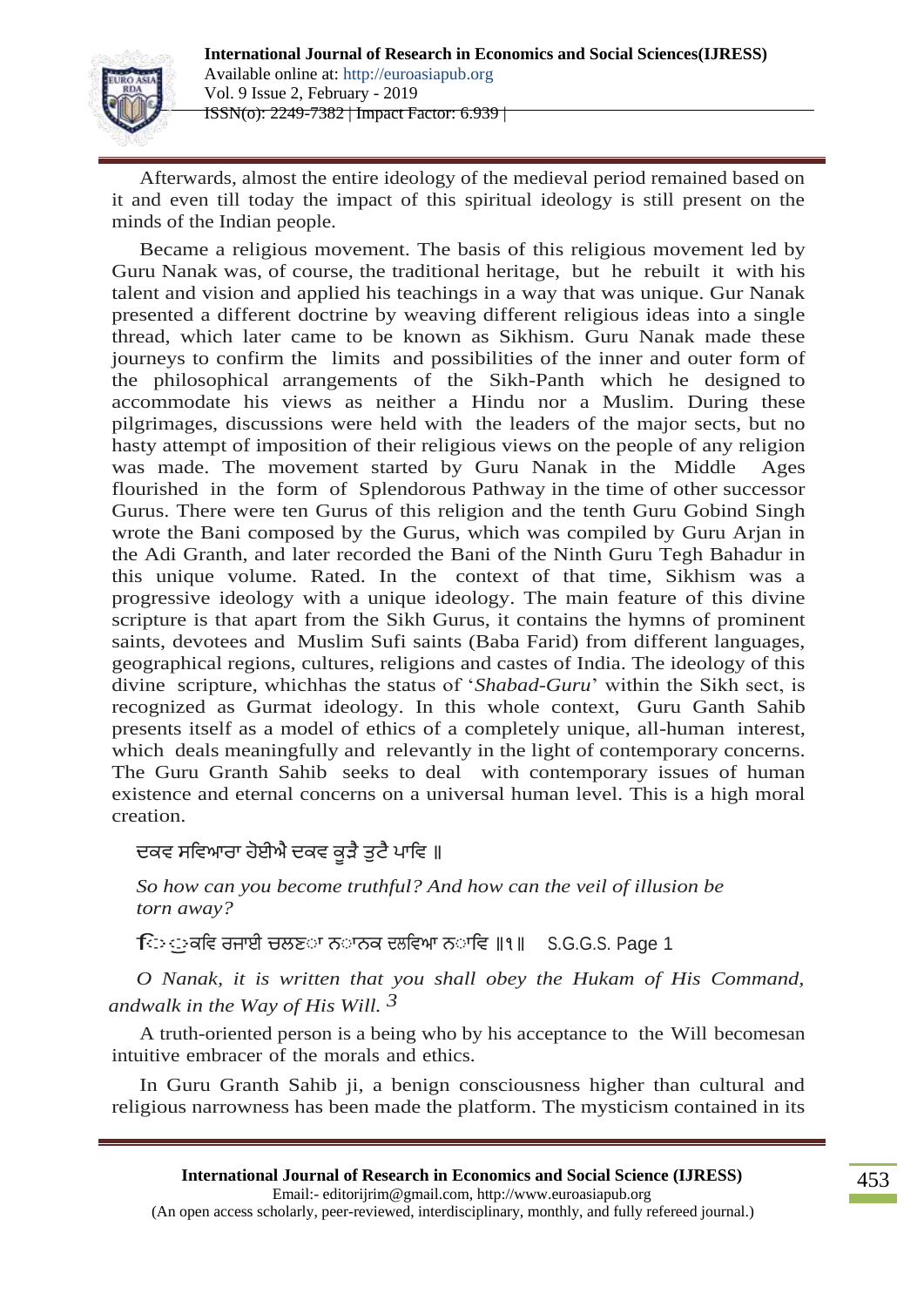

gnosis is not in exclusivity and singularity. Instead, it emerges from while living in this world being consistent with the sensitised society

ਨਾ ਕਬਰੀ ਨਹੀ ਵਿਗਾਨਾ ਸਗਲ ਸੰ ਵਿ ਹਮ ਕਉ ਬਵਿ ਆਈ **॥**੧**॥** S.G.G.S. Page

1299 *No one is my enemy, and no one is a stranger. I get along with everyone. 4*

The model of ethics presented in the Guru Granth Sahib makes aware of the life ideal based on mutual compassion by giving up the life of self-centredness or Egoism. Gurbani's ultimate message provides resolution to intricated problems afflicting the society and moreover propels beings to attach themselves with an eminent purpose where self interest or benefit is not focused upon, rather a man talks about the benefit of everybody.

ਜਗਤੁਜਲੰ ਵਾਾਾ ਰਵਿ ਲਆਣੀ ਦਕਰਾ ਧਾਵਿ **॥**

ਦਜਤ**ਾ ਵਿਤਆਰ**ੈ ਉਬਰੈ ਵ**ਿਤੈ ਲ**ੈਹ**ਂ ਉਬ**ਾਵ**ਿ ॥ S.G.G.S. Page 853** 

*The world is going up in flames - shower it with Your Mercy, and save* 

*it! Save it, and deliver it, by whatever method it takes.5*

United Nations Organisation has also have also included policies on Moral and Ethical values. The conflict arising out of Anarchy and radicalism in the world can be resolved through religious ethics and thus peace can be brought about. With mutual sharing of ideologies and a healthy dialogue, healthy ideologycomes into being which is conducive to the welfare of everybody and anybody.

In this connection, these words of Guru Nanak's aptly suit

ਜਬ ਲਗ**ਾ ਿ**ੁਨ**ੀਆ ਰਹੀਐ ਨਾਨਕ ਵਿਛ**ਾ ਸਣੀਐ ਵ**ਿਛ**ਾ ਕਹੀਐ ॥ S.G.G.S. Page 661

*As long as we are in this world, O Nanak, we should listen, and speak of the Lord. 6*

Interpersonal interaction is an effective praxis for a soulful, morally upright and a balanced society. For this very thing, Gurus communicated with the masses and travelled to many different places and initiated neo Sikh-panth having new value and moral system.

ਹਇ ਇਕਵਾਰ ਦਮਲਹਾੁਮਰਵਾਾਾਈ ਵਾਿਾੁਵਾਧਾ ਵਾਿਾੂਵਾ ਕਰਹਾੁਦਲਿ ਲਾਾਇ **॥** S.G.G.S. Page 1185

*Come and join together, O my Siblings of Destiny; dispel your sense of duality and let yourselves be lovingly absorbed in the Lord.7*

In the current world scenario, the cardinal propensities of fear, hunger and lust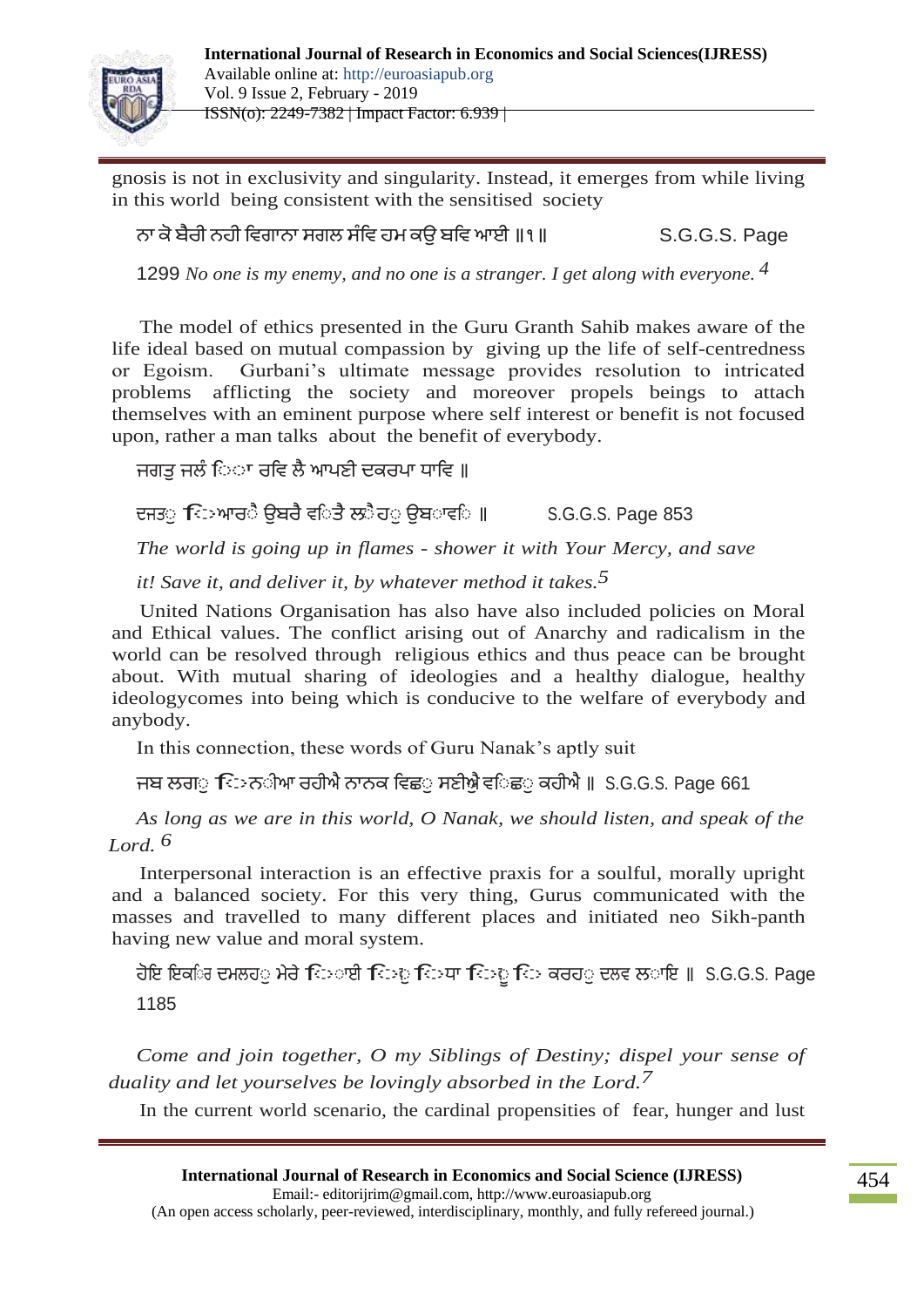

are just making the planet unworthy of living. Its answer has also been givenby the Gurus in the context of society as

ਵਿਧਾਨ**ੇ** ਕਾਹਾੂ ਕਉ ਵਿਸਟੇਤ ਨਵੀ ਨਵੀ ਵਿਸਟੈ ਮਾਨਤ ਆਨ ॥

*One who does not frighten anyone, and who is not afraid of anyone else*

ਕਹੁਨਾਨਕਸੁਵਿਰਮਨਾਵਿਆਨੀਤਾਵਿਬਖਾਵਿ**॥**੧੬**॥** S.G.G.S. Page

<sup>1427</sup>*says Nanak, listen, mind: call him spiritually wise. 8* Also

ਮਨ ਤ**ੂ**ੰ ਜੋਵ**ਿ ਸਰਪ**ੁ ਹੈ ਆਪਣ**ਾ ਮੁਲ**ੁ ਪਛਾਣ**ੁ ॥ ਵਿ**>ੁਿਾੁ ਿਥਿੰਿ ਸਾਾਵ**ਿ** ਵਿ> <u>ਸਿੰਿ 441</u>

*O my mind, you are the embodiment of the Divine Light - recognize your own origin. 9*

The United Nation's charter is oftentimes violated by few nations but for the betterment of the world it is imperative to embrace the Ultimate Reality or it can be called as the Absolute Truth and all human beings should be linked with a common brotherly spirit.

ਏਕੁਦਤਾ ਏਕਸ ਕਹਮ ਬਾਦਰਕ ਤੂਮਰਾ ਗੁਰ ਹਾਈ **॥** S.G.G.S. Page 611

*The One God is our father; we are the children of the One God. You are our Guru.10*

In the current world scenario, Guru Granth Sahib Bani I quite relevant and precise because it in welfare of all has been made as fundamental value system. The following words by Kabir encapsulates the entire mankind with fundamental unity and brings Homo Sapiens on one central

Beneficial point through all-inclusiveness.

ਅਵਵ**ਿ ਅਲਹ ਨ**ੂਰ**ੁ ਉਪ**ਾਇਆ ਕ**ੁ**ਿਰਵ**ਿ ਕ**ੇ ਸ**ਿ ਬ**ੰਿਾ ੋ ॥

*First, Allah created the Light; then, by His Creative Power, He made all mortal beings. 11*

ਏਕ ਨਰ ਤੇ ਸਿ ਜਗ ੳਦਪਜਆ ਕੳਨ ਿਲੇ ਕੇ ਮੰਿੇ ॥१॥

*From the One Light, the entire universe welled up. So, who is good, and who isbad? ||1||*

ਸਿ ਮਵਿ ਸਚਾ ਏਕੋ ਸੋਈ ਵਿਸ ਕਾ ਕੀਆ ਸਿ ਕਛ ਹੋਈ ॥

*The One True Lord abides in all; by His making, everything is made.*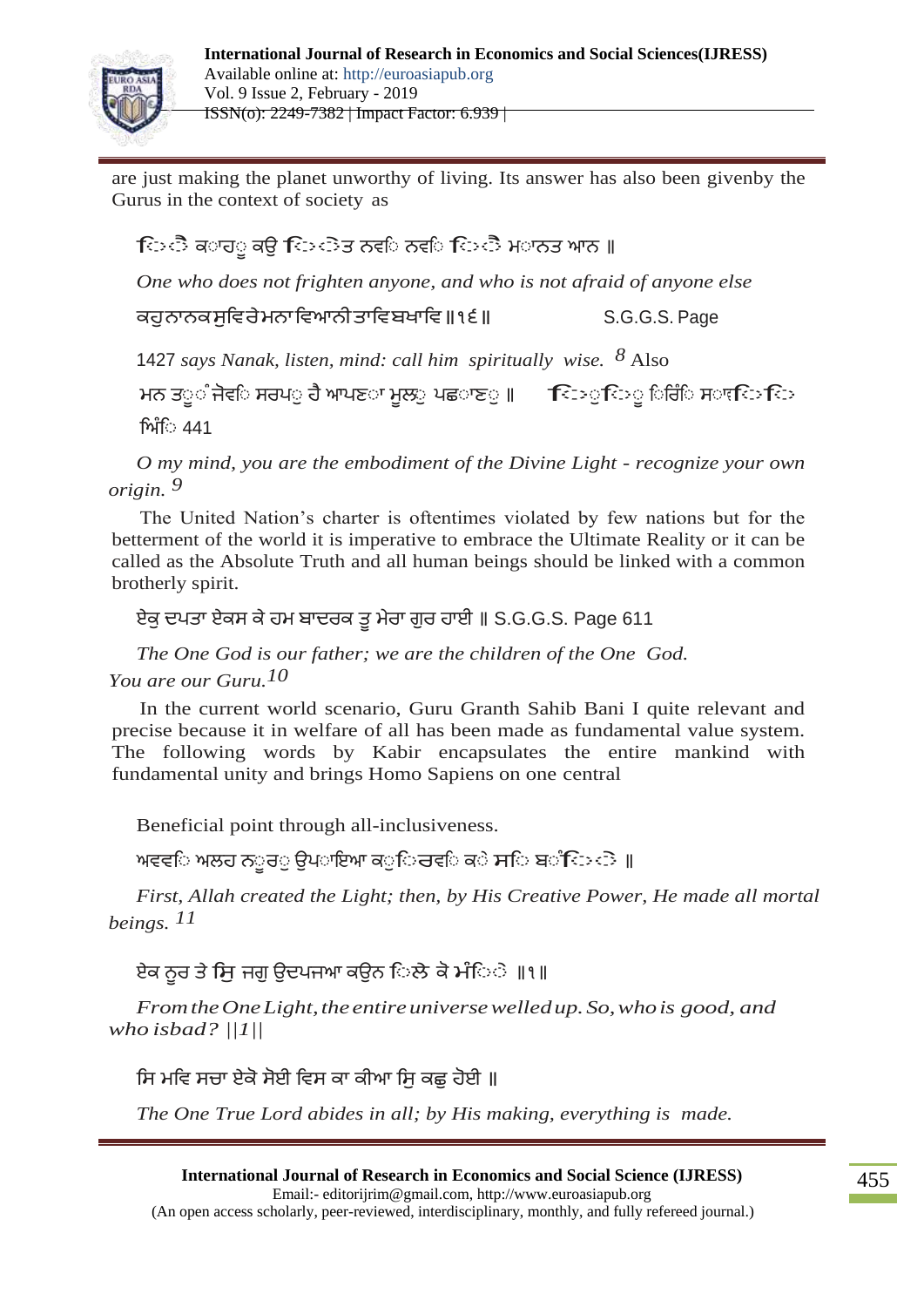

ਹਕਮ ਪਛਾਨੈ ਸ ਏਕੋ ਜਾਨੈ ਬੰਿਾ ਕਹੀਐ ਸੋਈ ॥੩॥ S.G.G.S. Page 1349-50

*Whoever realizes the Hukam of His Command, knows the One Lord. He aloneis said to be the Lord's slave.*

Recognizing that fiat of the Supreme Being, and seeing that absolute reality in everyone is a real human being. Contemplating on the following *shabd* of Guru Granth

….dichotomy, ego-arrogance, greed and violence just dissolve.

ਜਾਵਿ ਬਰਨ ਕੁਲ ਸਹਸਾ ਚਕਾ ਗੁਰਮਵਿ ਸਦਵਬ ਬੀਚਾਰੀ **॥**੧**॥**

ਵਿਸ ਮਨ ਮਾਨੈ ਅਵਿਮਾਨ ਨ ਤਾ ਕੳ ਵਿਿੰਸਾ ਲੋ ਿਿ ਵਿਸਾਰੇ ॥ S.G.G.S. Page 1198

*Social class and status, race, ancestry and scepticism are eliminated, following the Guru's Teachings and contemplating the Word of the Shabad.*

*One whose mind is pleased and appeased, has no egotistical pride. Violenceand greed are forgotten. 12*

Answering enmity with friendship and cordiality is the divine pinnacle of morality and ethical value system. Guru Granth embraces with affinity the different cultures, different aspects, different languages and faiths. Guru Granth embraces everybody

and respects with the spirit of equality for which it can be regarded as guiding knowledge system for obtaining world peace and prosperity. Every type of danger like social, cultural, degradation looming on mankind can be remedied through moral precepts in Guru Granth and mankind can be saved.

ਨ**ਾ ਕ**ੇ ਮੇਰਾ ਵਿ>ਸਮਨ**ਂ ਰਵ**ਿਆ ਨ**ਾ ਹਮ ਦਕਸ ਕ**ੇ ਬ**ੈਰ**ਾਈ ॥

*No one is my enemy, and I am no one's enemy.*

ਿਰਹਮ ਪਸ**ਾਰ**ਂ ਪਸ**ਾਵ**ਿਓ ਿਿ**ੀਤਵ**ਿ ਸਵ**ਿਗ**ਾਰ ਤੇ ਸੋਝੀ ਪ**ਾਈ ॥੨॥** 

*God, who expanded His expanse, is within all; I learned this from the TrueGuru. 13*

ਸਿ ਕੋ ਮੀਤ ਹਮ ਆਪਨ ਕੀਨਾ ਹਮ ਸਿਨਾ ਕੇ ਸਾਜਨ॥

*I am a friend to all; I am everyone's friend.*

ਵਾਿਾੂਵਾ ਰਾਾਇ ਮਨ ਕਾਾ ਦਬਰਹਾਾ ਤਾ ਮਲਾੁਕਾੀ ਮਾਰਾਰਾਾਜਨ **॥**੩**॥**S.G.G.S. Page 671

*When the sense of separation was removed from my mind, then I was united with the Lord, my King.* **13**